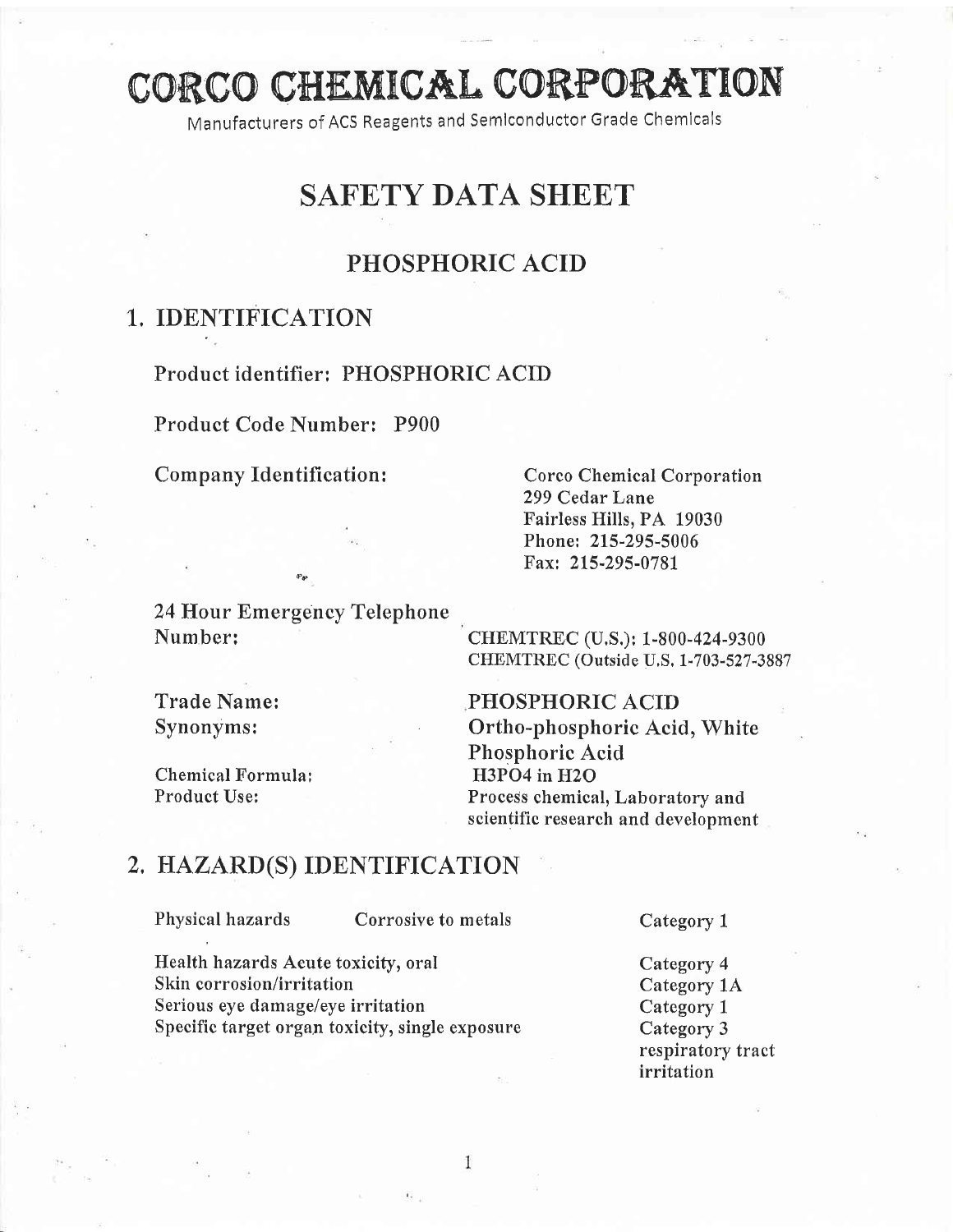OSHA hazard(s) Not classified.

Label elements





Signal word Danger

Hazard statement - May be corrosive to metals. Harmful if swallowed. Causes severe skin burns and eye damage. Causes serious eye damage. May cause respiratory irritation,

Precautionary statement - Prevention Use in a well-ventilated area. Keep only in original container, Do not breathe mist or yapor, Wash thoroughly after handling, Do not eat, drink or smoke when using this product. Wear protective gloves/protective clothing/eye protection/face protection.

Response - IF SWALLOWED: Call a POISON CENTER or doctor/physician if you feel unwell. If swallowed: Rinse mouth, Do NOT induce vomiting. If on skin (or hair): Take off immediately all contaminated clothing, Rinse skin with water/shower. If inhaled: Remove person to fresh air and heep comfortable for breathing. If in eyes: Rinse cautiously with water for several minutes. Remove contact lenses, if present and easy to do, Continue rinsing, Rinse mouth. Absorb spillage to prevent material damage,

Storage - Store in a well-ventilated place. Keep container tightly closed. Store locked up, Store in corrosive resistant container with a resistant inner liner,

Disposal - Dispose of contents/container to an appropriate treatment and disposal facility in accordance with applicable laws and regulations, and product characteristics at time of disposal,

#### 3. Composition/information on ingredients

CAS No.: 7664-38-2 EC Number:  $231-633-2$ Index Number: 015-011-00-6 Molecular Weight: 98 g/mol

 $\overline{2}$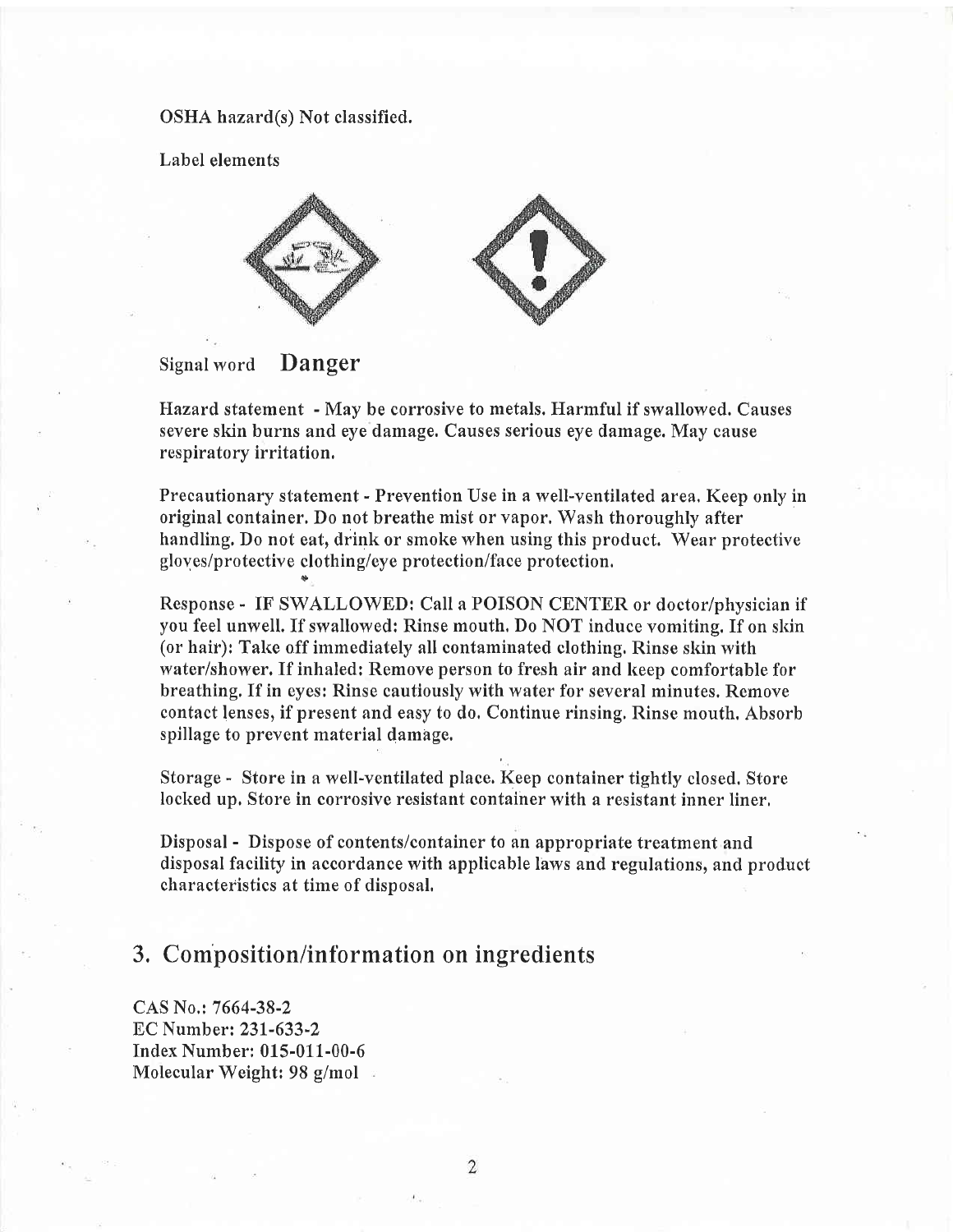| <u>Ingredient</u> |  |  | <b>CAS Number EC Number Percent Hazardous Chemical Characterization</b> |
|-------------------|--|--|-------------------------------------------------------------------------|
|                   |  |  |                                                                         |
|                   |  |  |                                                                         |

| Phosphoric Acid 7664-38-2 |           | $231 - 633 - 2$ 55 - 95% | - Yes | Substance |
|---------------------------|-----------|--------------------------|-------|-----------|
| Water                     | 7732-18-5 | 231-791-25 45%           | No.   | Mixture   |

#### 4, First-aid measures

In all cases, call a Physician immediately.

Inhalation: If inhaled, remove to fresh air, If not breathing, give artificial respiration. If breathing is difficult, give Oxygen. CALL A PHYSICIAN IMMEDIATELY.

Ingestion: DO NOT INDUCE VOMITING. Give large quantities of water. Never give anything by mouth to an unconscious person. CALL A PHYSICIAN IMMEDIATELY.

Skin Contact: Immediately flush skin with plenty of water for at least 15 minutes while removing contaminated clothing and shoes. Call a physician, immediately. Wash clothing before reuse. CALL A PHYSICIAN IMMEDIATELY.

Eye Contact: Immediately flush eyes with gentle but large stream of water for at least 15 minutes, lifting lower and upper eyelids occasionally. CALL A PHYSICIAN **IMMEDIATELY.** 

#### 5. Fire-fighting measures

Fire: Not considered to be a fire hazard, Contact with most metals causes formation of flammable and explosive Hydrogen gas.

Explosion: Not considered to be an explosion hazard,

Fire Extinguishing Media: Use any means suitable for extinguishing surrounding fire, Water spray may be used to keep fire exposed containers cool. If water is used, use in abundance to control heat and acid build-up.

Special Information: In the event of a fire, wear full protective clothing and NIOSHapproved self-contained breathing apparatus with full face piece operated in the pressure demand or other positive pressure mode.

General information: Ensure that medical personnel are aware of the material(s) involved, and take precautions to protect themselves. In the case of accident or if you feel unwell, seek medical advice immediately (show the label where possible). Show this safetv data sheet to the doctor in attendance.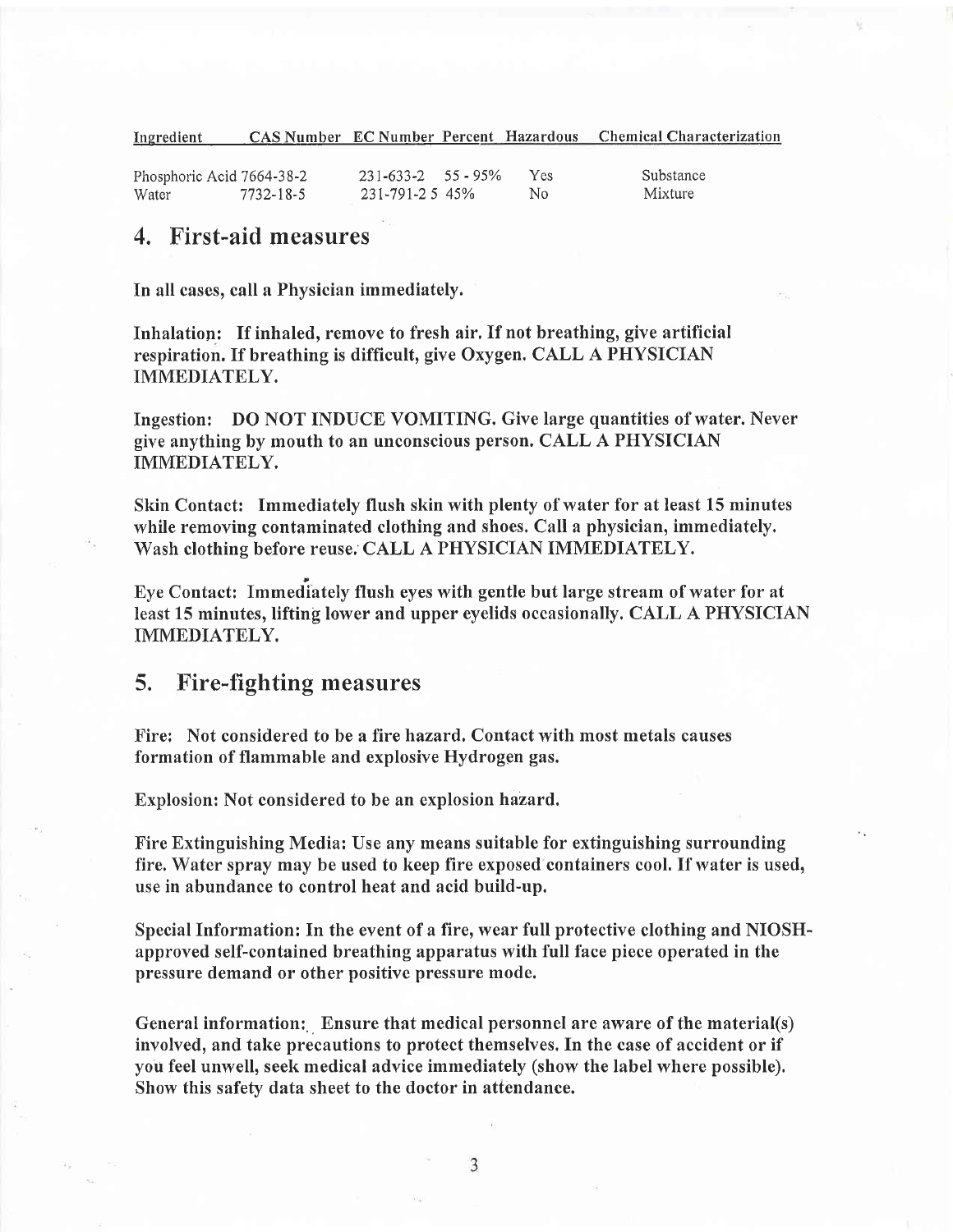#### 6, Accidental Release Measures

Suitable extinguishing media - Use extinguishing agent suitable for type of surrounding fire. Water fog. Foam. Dry chemical powder. Carbon dioxide (CO2).

Unsuitable extinguishing media - Do not use water jet as an extinguisher, as this will spread the fire. Specific hazards arising from the chemical None known.

Special protective equipment and precautions for firefighters - Wear suitable protective equipment.

#### 7. Handling and storage

Precautions for safe handling - Do not breathe mist or vapor. Do not get this material in contact with eyes. Do not get this material in contact with skin. Do not taste or swallow. Do not get this material on clothing. Avoid prolonged exposure. When using, do not eat, drink or smoke. Wash hands thoroughly after handling. Avoid release to the environment.

Conditions for safe storage, including any incompatibilities - Store in corrosive resistant container wtfh a resistant inner liner. Store locked up. Store in a closed container away from incompatible materials. Keep only in the original container. Keep out of the reach of children. Store in a cool, dry place out of direct sunlight.

#### 8. Exposure controls/personal protection

Airborne Exposure Limits: OSHA Permissible Exposure Limit (PEL): 1 mg/m3 (TWA) ACGIH Threshold Limit Value (TLV): 1 mg/m3 (TWA), 3 mg/m3 (STEL).

Ventilation System: A system of local and / or general exhaust is recommended to heep employee exposures below the Airborne Exposure Limits. Local exhaust ventilation is generally preferred because it can control the emissions of the contaminant at its source, preventing dispersion of it into the general work area. Please refer to the ACGIH document, Industrial Ventilation, A Manual of Recommended Practices, most recent edition, for details.

Personal Respirators (NIOSH Approved): If the exposure limit is exceeded, a full face piece respirator with high efficiency dust / mist filter may be worn up to 50 times the exposure limit or the maximum use concentration specified by the appropriate regulatory agency or respirator supplier, whichever is lowest. For emergencies or instances where the exposure levels are not known, use a full face piece positive-pressure, air-supplied respirator.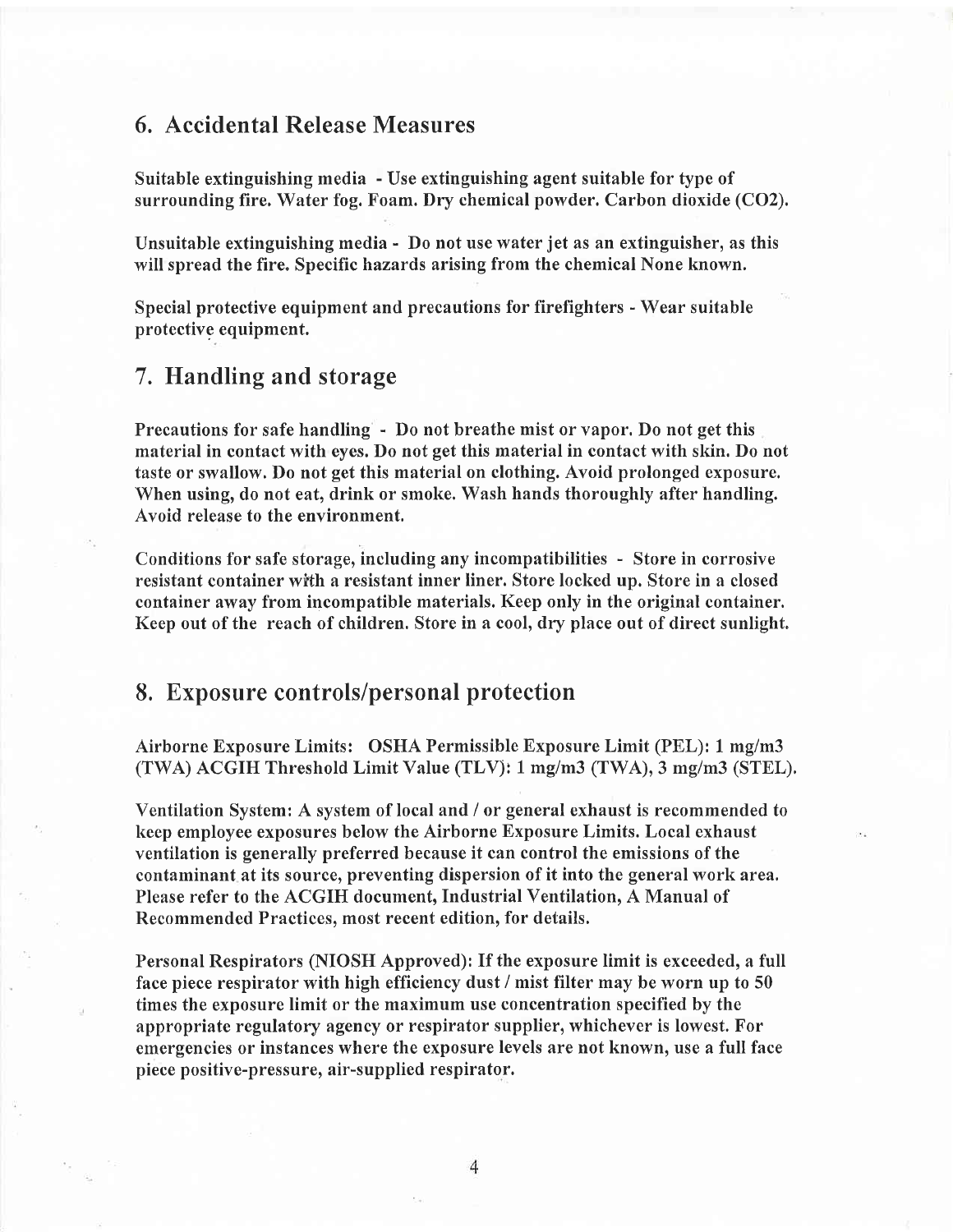WARNING: Air purifying respirators do not protect workers in Oxygen-deficient atmospheres.

Skin Protection: Wear impervious protective clothing, including boots, gloves, lab coat, apron or coveralls, as appropriate, to prevent skin contact.

Eye Protection: Use chemical safety goggles and / or full face shield where dusting or splashing of solutions is possible. Maintain eye wash fountain and quick-drench facilities in work area.

General hygiene considerations: When using, do not eat, drink or smoke. Avoid contact with eyes. Wash hands before breaks and immediately after handling the product, Handle in accordance with good industrial hygiene and safety practice.

#### 9. Physical and chemical properties

Physical data below refers to concentrated phosphoric acid.

Appearance: Clear, colorless, syrupy liquid ' Odor: Odorless Odor Threshold: Not determined  $pH: 1.5 (0.1 N)$  aqueous solution) % Volatiles by volume  $\omega$  21C (70F): 100 Melting Point:  $21C(70F) - 85%$  solution Boiling Point / Boiling Range: 158C (316F) Flash Point: Not applicable Evaporation Rate (BuAc=l): No information found Flammability: Not applicable Upper / Lower Flammability or Explosive Limits: Not applicable Vapor Pressure (mm Hg):  $0.3$  kPa ( $\omega$  20 $^{\circ}$ C) Vapor Density (Air=1): 3.4 (Air = 1) Relative Density: 1.685 g/cm3 Solubility: Miscible in all proportions in water Partition Coefficient: n-octanol / water: No data available Auto-ignition Temperature: No data available Decomposition Temperature: No data available Viscosity: No data available

#### 10. Stability and reactivity

Reactivity and / or Chemical Stability: Stable under ordinary conditions of use and storage. Substance can. super-cool without crystallizing.

Possibilify of Hazardous Reactions and Conditions to Avoid: Incompatibles.

5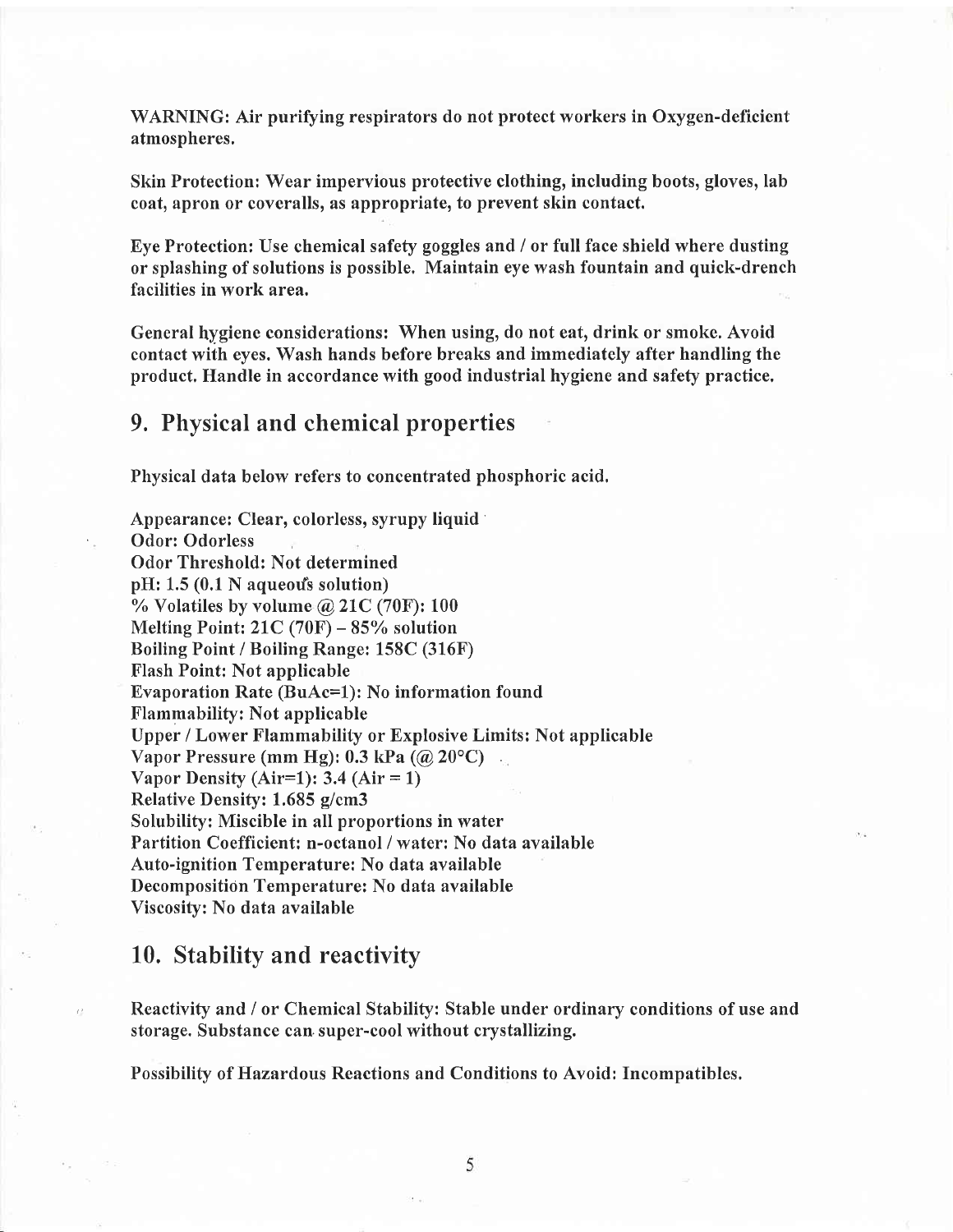Incompatible Materials: Liberates explosive Hydrogen gas when reacting with chlorides and stainless steel. Can react violently with Sodium Tetrahydroborate. Exothermic reactions with aldehydes, amines, amides, alcohols and glycols, azocompounds, carbamates, esters, caustics, phenols and cresols, ketones, organophosphates, epoxides, explosives, combustible materials, unsaturated halides, and organic peroxides. Phosphoric Acid forms flammable gases with sulfides, mercaptans, cyanides and aldehydes. It also forms toxic fumes with cyanides, sulfide, fluorides, organic peroxides, and halogenated organics. Mixtures with Nitromethane are explosive.

Hazardous Decomposition Products: Phosphorus oxides may form when heated to decomposition.

#### 11. Toxicological information

Emergency Overview: DANGER! CORROSIVE. CAUSES SEVERE IRRITATION AND BURNS TO EVERY AREA OF CONTACT. HARMFUL IF SWALLOWED OR INHALED.

Potential Health Effects

Inhalation: Inhalation is not an expected hazard unless misted or heated to high temperatures. Mist or vapor inhalation can cause irritation to the nose, throat, and upper respiratory tract. Severe exposures can lead to a chemical pneumonitis.

Ingestion: Corrosive. May cause sore throat, abdominal pain, nausea, and severe burns of the mouth, throat, and stomach. Severe exposures can lead to shock, circulatory collapse, and death.

Skin Contact: Corrosive. May cause redness, pain, and severe skin burns.

Eye Contact: Corrosive. May cause irritation and serious eye damage.

Chronic Exposure: No information found.

Aggravation of Pre-existing Conditions: Persons with pre-existing skin disorders or eye problems, or impaired respiratory function may be more susceptible to the effects of the substance.

Specific Target Organ Toxicity - Single Exposure (Globally Harmonized System:) No data available.

Specific Target Organ Toxicity - Repeated Exposure (Globally Harmonized System:) No data available.

6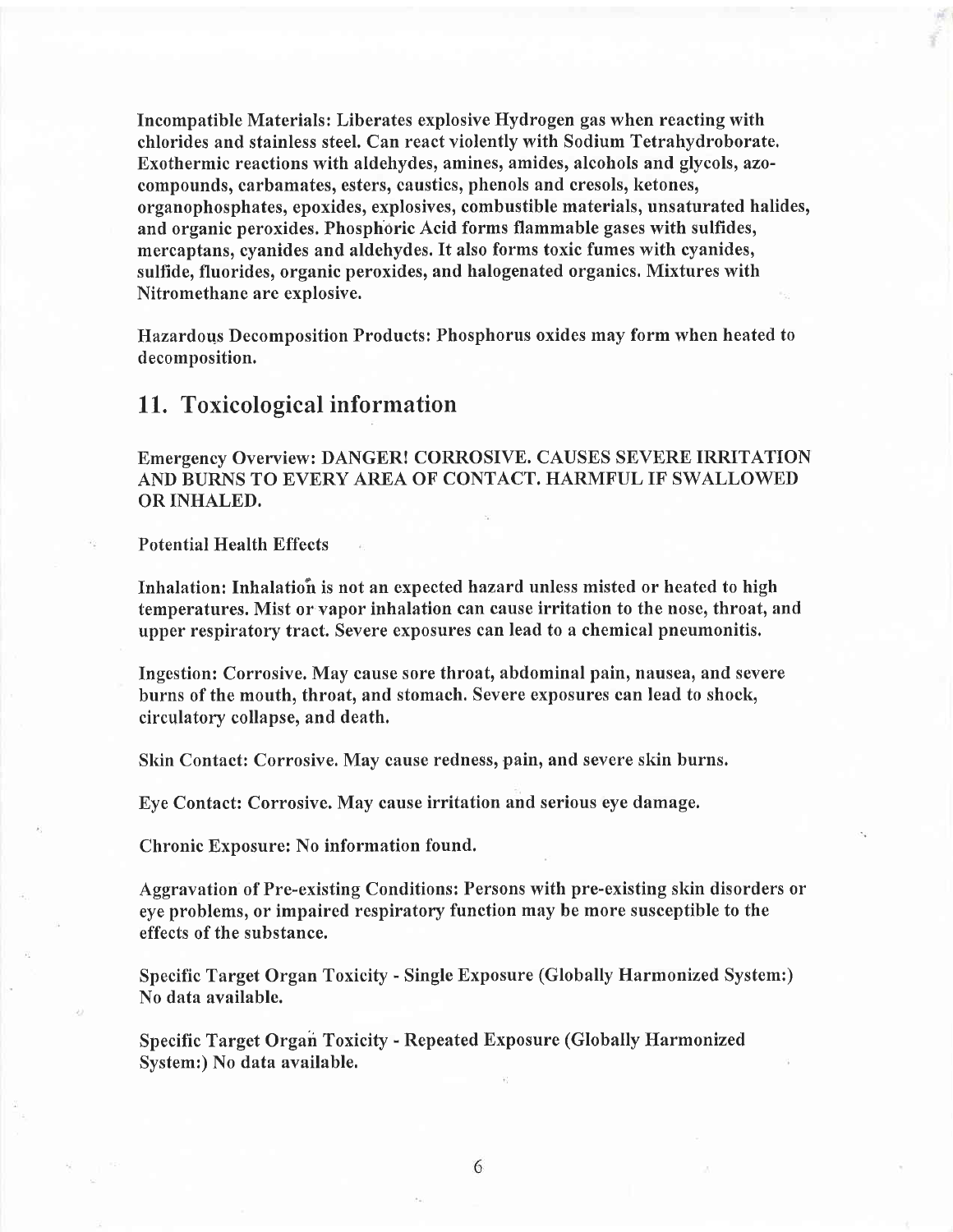#### Numerical Measures of Toxicity: Cancer Lists: NTP Carcinogen

| Ingredient                     | known. |    | Anticipated IARC Category |
|--------------------------------|--------|----|---------------------------|
| Phosphoric Acid (7664-38-2) No |        | No | <b>None</b>               |
| Water $(7732 - 18 - 5)$        | No     | N0 | <b>None</b>               |

Acute Toxicify: - Oral rat LD50: 1530 mg/kg; investigated as a mutagen.

### 12. Ecological information

Ecotoxicity: May be harmful to aquatic organisms due to the shift of the ptl.

Persistence and Degradabilify: Expected to be readily biodegradable.

Bioaccumulative Potential: No data available.

Mobility in Soil: When spilled onto soil, phosphoric acid will infiltrate downward, the rate being greater with lower concentration because of reduced viscosify. During transport through the soil, phosphoric acid will dissolve some of the soil material, in particular, carbonate-based materials. The acid will be neutralized to some degree with adsorption of the proton and phosphate ions also possible. However, significant amounts of acid will remain for transport down toward the groundwater table, Upon reaching the groundwater table, the acid will continue to move in the direction of groundwater flow. Information obtained from US National Library of Medicine.

Other adverse effects: US Regulations (CERCLA) require reporting spills and releases to soil, water and air in excess of reportable quantities. The toll free number for the US Coast Guard National Response Center is (800) 424-8802,

#### 13. Disposal considerations

Disposal instructions: Collect and reclaim or dispose in sealed containers at licensed waste disposal site. This material and its container must be disposed of as hazardous waste. Neutralize with soda ash/slaked lime and discharge to sewer with lots of water. Do not contaminate ponds, waterways or ditches with chemical or used container. Dispose of contents/container in accordance with local/regional/nationaVinternational regulations.

Hazardous waste code D002: Waste Corrosive material  $\text{pH} \leq 2$  or  $\text{m} \leq 12.5$ , or corrosive to steel] Waste from residues / unused products Dispose of in accordance with local regulations. Empty containers or liners may retain some product residues. This material and its container must be disposed of in a safe manner (see: Disposal instructions).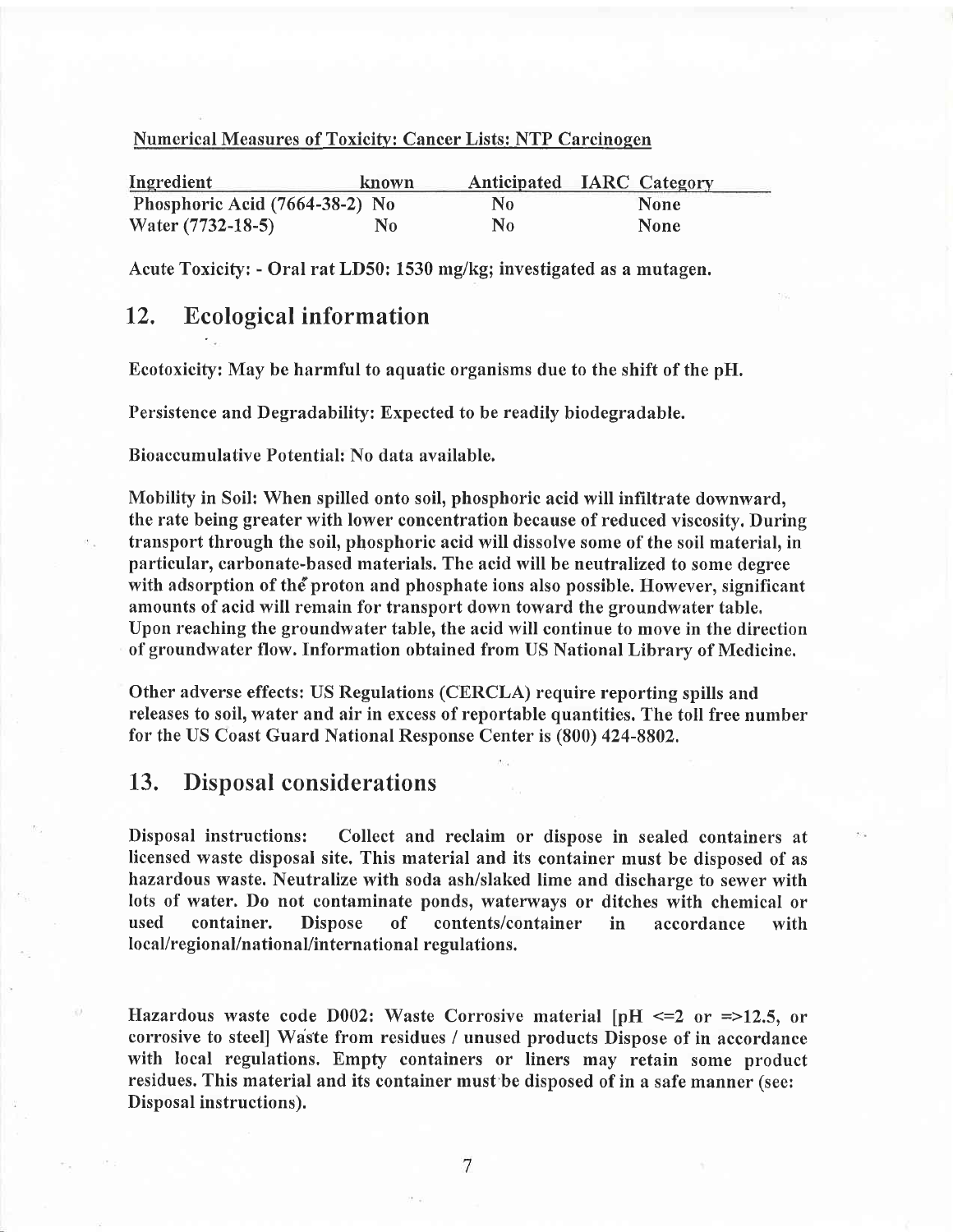Contaminated packaging: Empty containers should be taken to an approved waste handling site for recycling or disposal. Since emptied containers may retain product residue, follow label warnings even after container is emptied.

#### 14, Transportation Information

UN Number: UN1805 UN Proper Shipping Name: PHOSPHORIC ACID SOLUTION Packing Group: III

DOT/IMDG/IATA



Land Transport ADR/RID and GGVS/GGVE (Cross Border / Domestic) Transport Hazard Class(es): 8

Maritime Transport IMDG/GGVSea Transport Hazard Class(es): 8

Marine Pollutant: No

Air Transport ICAO-TI and IATA-DGR Transport Hazard Class(es): 8

Transport in Bulk (According to Annex II of MARPOL 73178 and the IBC Code.

Special Precautions for User: No additional information

#### 15. Regulatory information

US federal regulations All components are on the U.S. EPA TSCA Inventory List. TSCA Section 12(b) Export Notification (40 CFR 707, Subpt. D) - Not regulated.

US. OSHA Specifically Regulated Substances (29 CFR 1910.1001-1050) Not on regulatory list.

8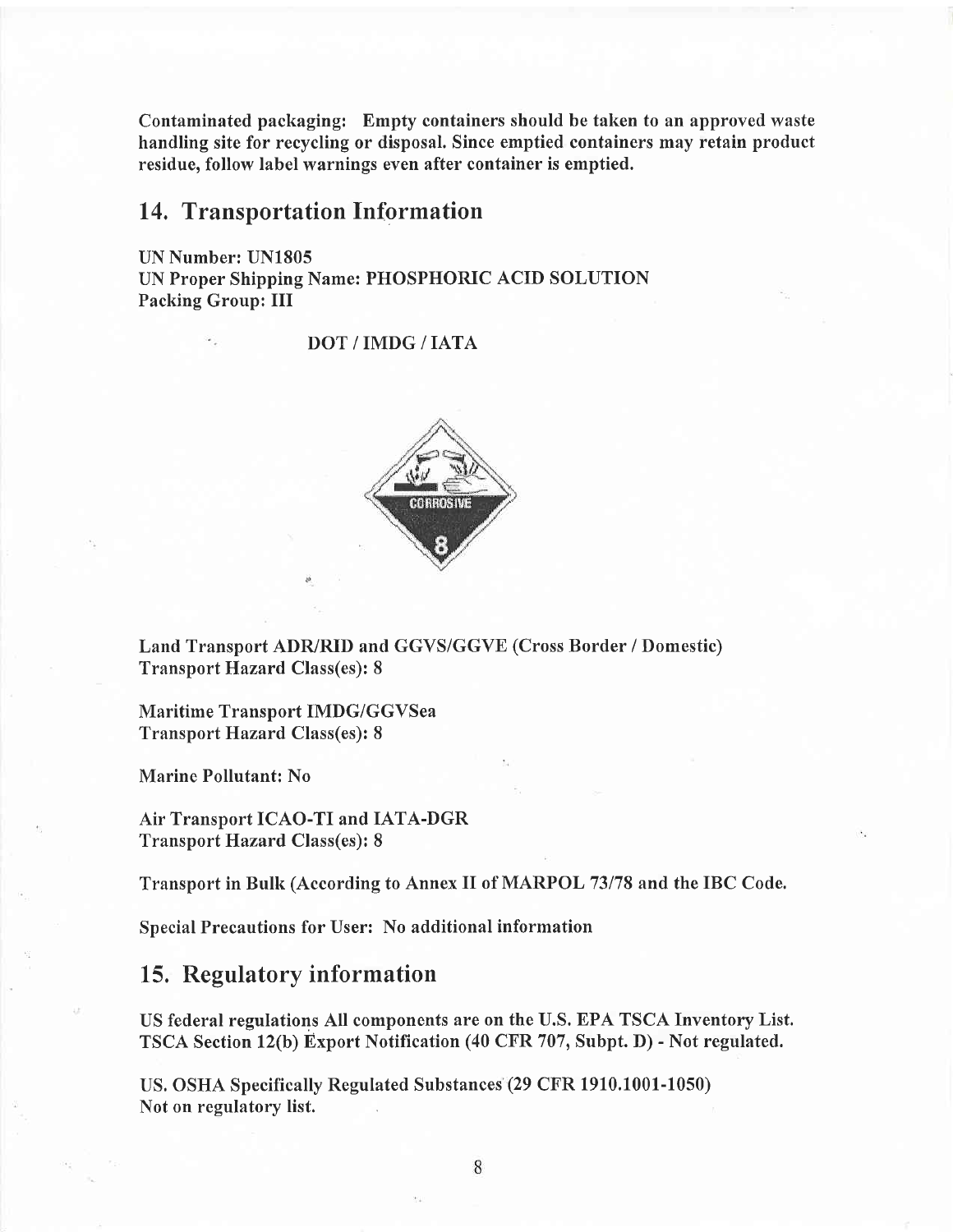#### CERCLA Hazardous Substance List (40 CFR 302.4) PHOSPHORIC ACID (CAS 7664-38-2) LISTED

Superfund Amendments and Reauthorization Act of 1986 (SARA) Hazard categories Immediate Hazard- Yes

> Delayed Hazard - Yes Fire Hazard - No Pressure Hazard - No Reactivity Hazard - No SARA 302 Extremely hazardous substance - No SARA 311/312 Hazardous chemical - No

Other federal regulations:

Clean Air Act (CAA) Section ll2Hazardous Air Pollutants (HAPs) List Not regulated.

Clean Air Act (CAA) Section ll2(r) Accidental Release Prevention (40 CFR 68.130) Not regulated.

Clean Water Act (CWA) Section  $112(r)$  (40 CFR68.130)

Hazardous substance

Safe Drinking Water Act (SDWA)

Not regulated.

Drug Enforcement Administration (DEA). List2, Essential Chemicals (21 CFR  $1310.02(b)$  and  $1310.04(f)(2)$  and Chemical Code Number

Not listed.

Drug Enforcement Administration (DEA). List I & 2 Exempt Chemical Mixtures (21 CFR 1310.12(c))

Not regulated.

DEA Exempt Chemical Mixtures Code Number

Not regulated,

Food and Drug Administration (FDA)

Not regulated.

US state regulations California Safe Drinking Water and Toxic Enforcement Act of 1986 (Proposition 65):

This material is not known to contain any chemicals currently listed as carcinogens or reproductive toxins.

US. Massachusetts RTK - Substance List: PHOSPHORIC ACID (CAS 7664-38-2) US, New Jersey Worker and Community Right-to-Know Act: Not regulated. US. Pennsylvania RTK - Hazardous Substances: PHOSPHORIC ACID CAS 7664-38-2 US. Rhode Island RTK: PHOSPHORIC ACID (CAS 7664-38-2)

US - California Proposition 65 - Carcinogens & Reproductive Toxicity (CRT): Listed substance Not listed